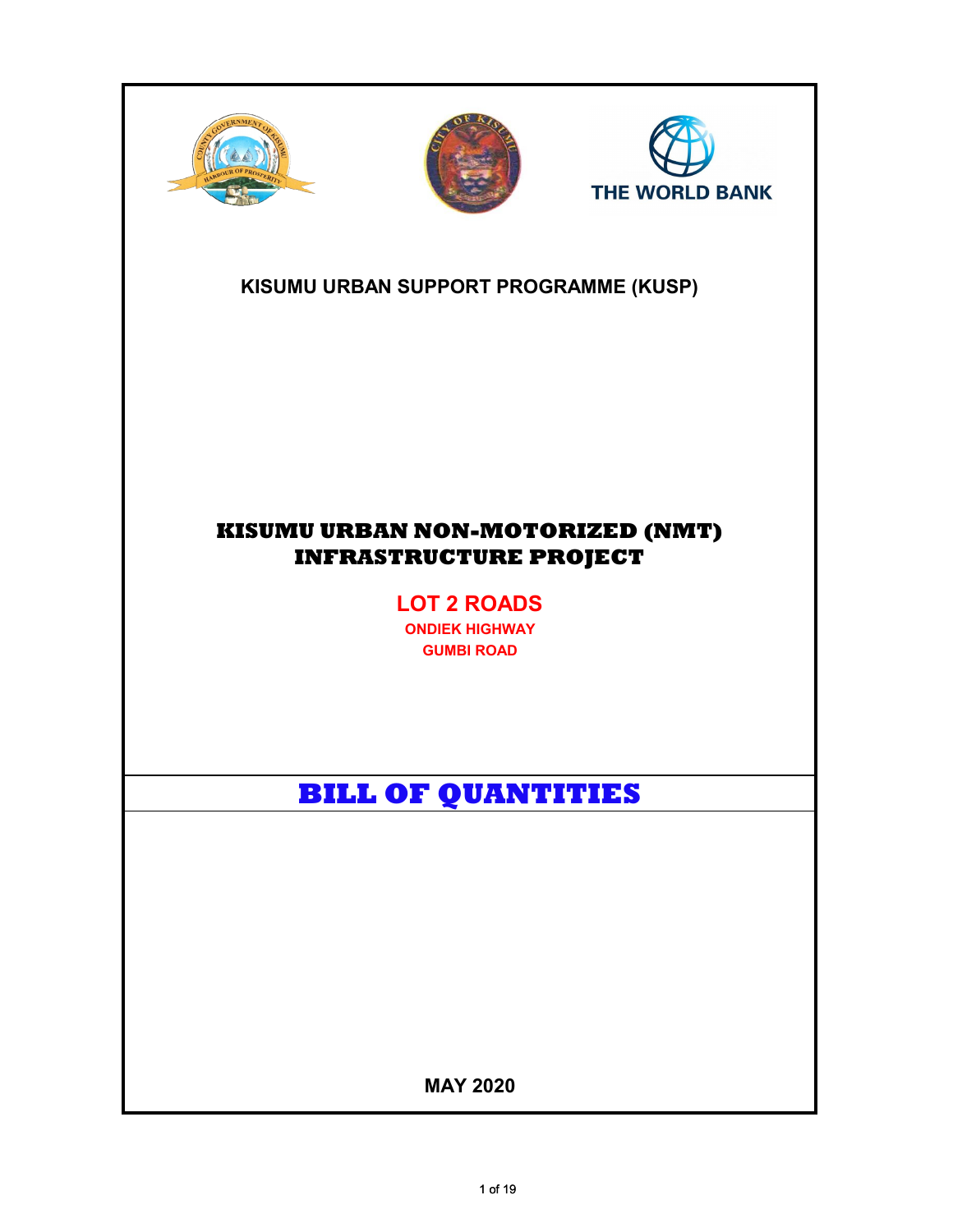| <b>ITEM</b>       | <b>DESCRIPTION</b>                                                                                                                                                                                                           | <b>UNIT</b>   | <b>QTY</b>     | <b>RATE</b><br>(KES) | <b>AMOUNT</b><br>(KES) |
|-------------------|------------------------------------------------------------------------------------------------------------------------------------------------------------------------------------------------------------------------------|---------------|----------------|----------------------|------------------------|
| <b>Bill No. 1</b> | <b>Preliminaries/General and Provisional Sums</b>                                                                                                                                                                            |               |                |                      |                        |
|                   | 1.1 Provide for Engineer's Offices including, furniture,<br>printer/copier/scanner, internet, security, water and<br>electricity and maintainance including all office<br>consummables as directed by the Engineer.          | PC Sum        |                |                      |                        |
|                   | 1.2 Include a percentage on Item 1.1 for the Contactor's<br>Overheads and Profit                                                                                                                                             | $\frac{0}{0}$ |                | 15%                  |                        |
|                   | 1.3 Allow a sum of Ksh 300,000 for material testing                                                                                                                                                                          | PC Sum        |                | 300,000.00           |                        |
|                   | 1.4 Include a percentage on Item 1.3 for the Contactor's<br>Overheads and Profit                                                                                                                                             | $\frac{0}{0}$ |                | 15%                  |                        |
|                   | 1.5 Allow a sum of Ksh 1,600,000 for Resident Engineer's<br>and Support staff accommodation                                                                                                                                  |               |                | 1,600,000.00         |                        |
|                   | $1.6$ Include a percentage on Item 1.5 for the Contactor's<br>Overheads and Profit                                                                                                                                           | $\frac{0}{0}$ |                | 15%                  |                        |
|                   | 1.7 Provide with driver, fuel and maintain one used under 7<br>years 4 - wheel drive Toyota station wagon of under<br>3000cc diesel engine capacity, for the exclusive use of<br>the Resident Engineer for unlimited mileage | Veh. Mths     | 8              |                      |                        |
|                   | 1.8 Field survey work including chainage marking and<br>setting out as direted by the Resident Engineer                                                                                                                      | Months        | 8              |                      |                        |
|                   | 1.9 Allow a sum of Kshs 800,000 for the Engineers<br>miscellaneous account to be spent in whole or part as<br>directed by the Resident Engineer against receipts.                                                            | PC Sum        |                |                      |                        |
|                   | $1.10$ Include a percentage on Item 1.9 for the Contactor's<br>Overheads and Profit                                                                                                                                          | $\%$          |                | 15%                  |                        |
|                   | 1.11 Provide, erect and maintain publicity signs as directed<br>by the Engineer.                                                                                                                                             |               | $\overline{c}$ |                      |                        |
|                   | 1.12 Provide for 4 No Resident Engineers Support Staff for 8<br>months for Engineers attendance as per special<br>specifications Clause 137                                                                                  | Months        | 8              |                      |                        |
|                   | 1.13 Include a percentage on Item 1.12 for the Contactor's<br>Overheads and Profit                                                                                                                                           | $\frac{0}{0}$ |                | 15%                  |                        |
|                   | 1.14 Allow a sum of Kshs. 800,000 for payment of overtime<br>to RE Staff                                                                                                                                                     | PC Sum        |                |                      |                        |
|                   | 1.15 Include a percentage on Item 1.14 for the Contactor's<br>Overheads and Profit                                                                                                                                           | $\frac{0}{0}$ |                | 15%                  |                        |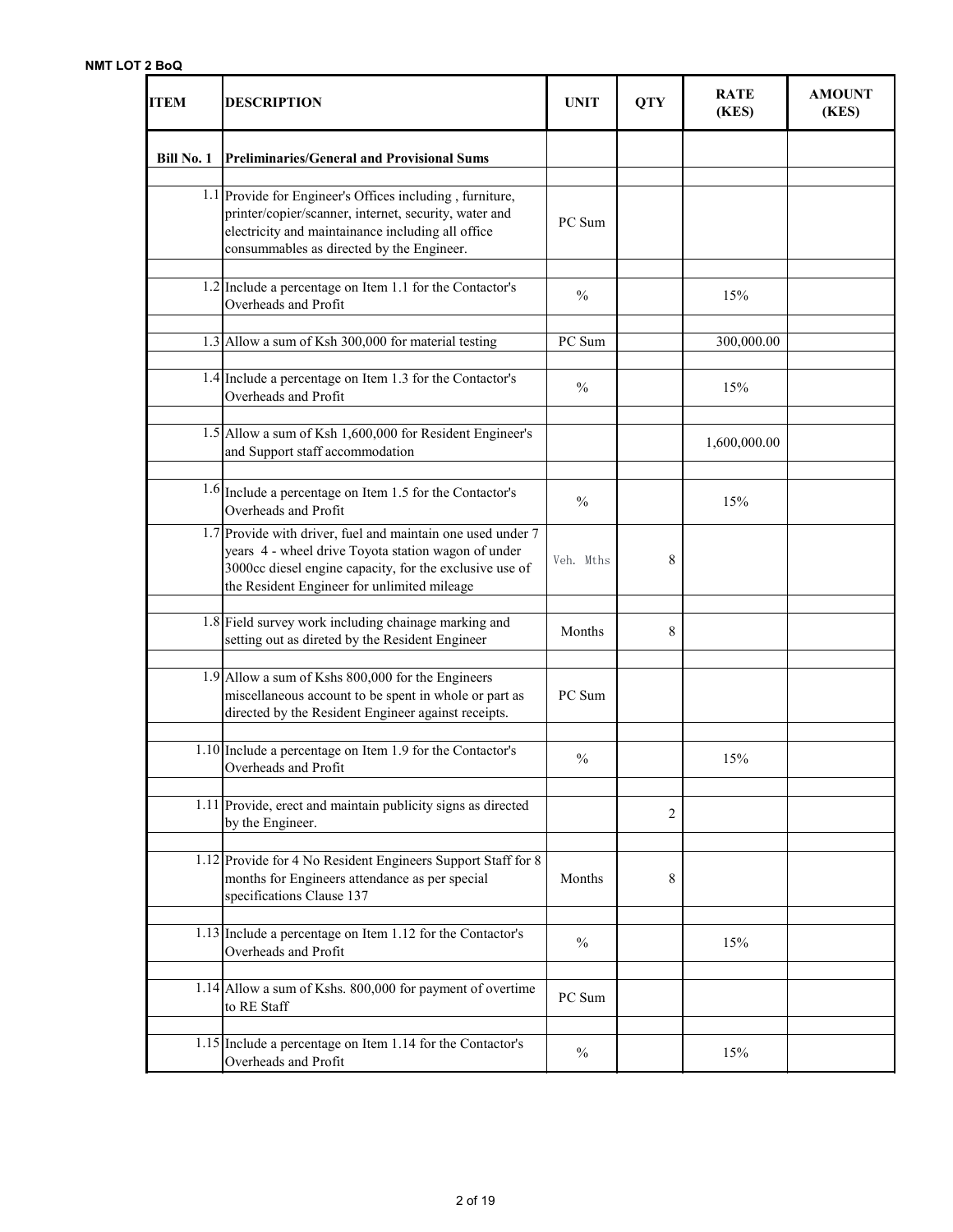|             | 1.16 Allow for provisional sum of Kenya Shillings Two<br>Million Five Hundred Thousand only (2,500,000)for<br>Engineers staff supervision allowances and airtime                                                                        | PC Sum        |            | 2,500,000            |                        |
|-------------|-----------------------------------------------------------------------------------------------------------------------------------------------------------------------------------------------------------------------------------------|---------------|------------|----------------------|------------------------|
|             | 1.17 Include a percentage on Item 1.16 for the Contractors<br>Overheads and Profits                                                                                                                                                     | $\frac{0}{0}$ |            | 15                   |                        |
|             | <b>Provisional Sums</b>                                                                                                                                                                                                                 |               |            |                      |                        |
|             | To be expended after design and evaluation of<br>contractor quotation in line with Conditions of the<br><b>Contract and PPADA 2015.</b>                                                                                                 |               |            |                      |                        |
|             | To be Carried Forward to next Page                                                                                                                                                                                                      |               |            |                      |                        |
| <b>ITEM</b> | <b>DESCRIPTION</b>                                                                                                                                                                                                                      | <b>UNIT</b>   | <b>QTY</b> | <b>RATE</b><br>(KES) | <b>AMOUNT</b><br>(KES) |
|             | <b>Brought forward from previous Page</b>                                                                                                                                                                                               |               |            |                      |                        |
|             | 1.16 Allow for a provisional sum of Kshs $1,500,000.00$ for<br>installation of pedestrian refuge shades along the<br>Walkway as directed by the Engineer                                                                                | Prov. Sum     |            | 1,500,000.00         |                        |
|             | 1.17 Allow for a provisional sum of Kshs 300,000.00 for<br>installation of pedal cycle parking sheds as directed by<br>the Engineer                                                                                                     | Prov. Sum     |            | 300,000.00           |                        |
|             | $1.18$ Allow for a provisional sum of Kshs 500,000.00 for<br>installation of Boda Boda facilities as directed by the<br>Engineer                                                                                                        | Prov. Sum     |            | 500,000.00           |                        |
|             | 1.19 Allow for a provisional sum of Kshs 12,000,000.00 for<br>installation of streetlighting.                                                                                                                                           | Prov. Sum     |            | 12,000,000.00        |                        |
|             | 1.20 Allow for a provisional sum of Kshs 600,000.00 for<br>supply and installation of benches at locations riected by<br>the Engineer.                                                                                                  | Prov. Sum     |            | 600,000.00           |                        |
|             | 1.21 Allow for a provisional sum of Kshs 750,000.00 for<br>planting and nurturing of approved trees as directed by<br>the Engineer.                                                                                                     | Prov. Sum     |            | 750,000.00           |                        |
|             | $1.22$ Allow for a provisional sum of Kshs 500,000.00 for<br>flower pots with approved flowers.                                                                                                                                         | Prov. Sum     |            | 500,000.00           |                        |
|             | 1.23 Allow for a provisional sum of Kshs $1,500,000.00$ for<br>drain rehabilitation and outfall works for free flow of<br>storm water (Ondiek Highway Km 0+700 to 1+300<br>RHS)                                                         | Prov. Sum     |            | 1,500,000.00         |                        |
|             | 1.24 Allow for a provisional sum of Kshs 250,000.00 for<br>rehabilitation and readjustment of the existing drain<br>cover to match planned walkway profile (Ondiek<br>Highway Km $0+490$ to $0+710$ LHS) as directed by the<br>Engineer | Prov. Sum     |            | 250,000.00           |                        |
|             | 1.25 Allow for a provisional sum of Kshs 250,000.00 for<br>rehabilitation and readjustment of the existing drain<br>cover to match planned walkway profile (Ondiek<br>Highway Km $0+490$ to $0+710$ LHS) as directed by the<br>Engineer | Prov. Sum     |            | 250,000.00           |                        |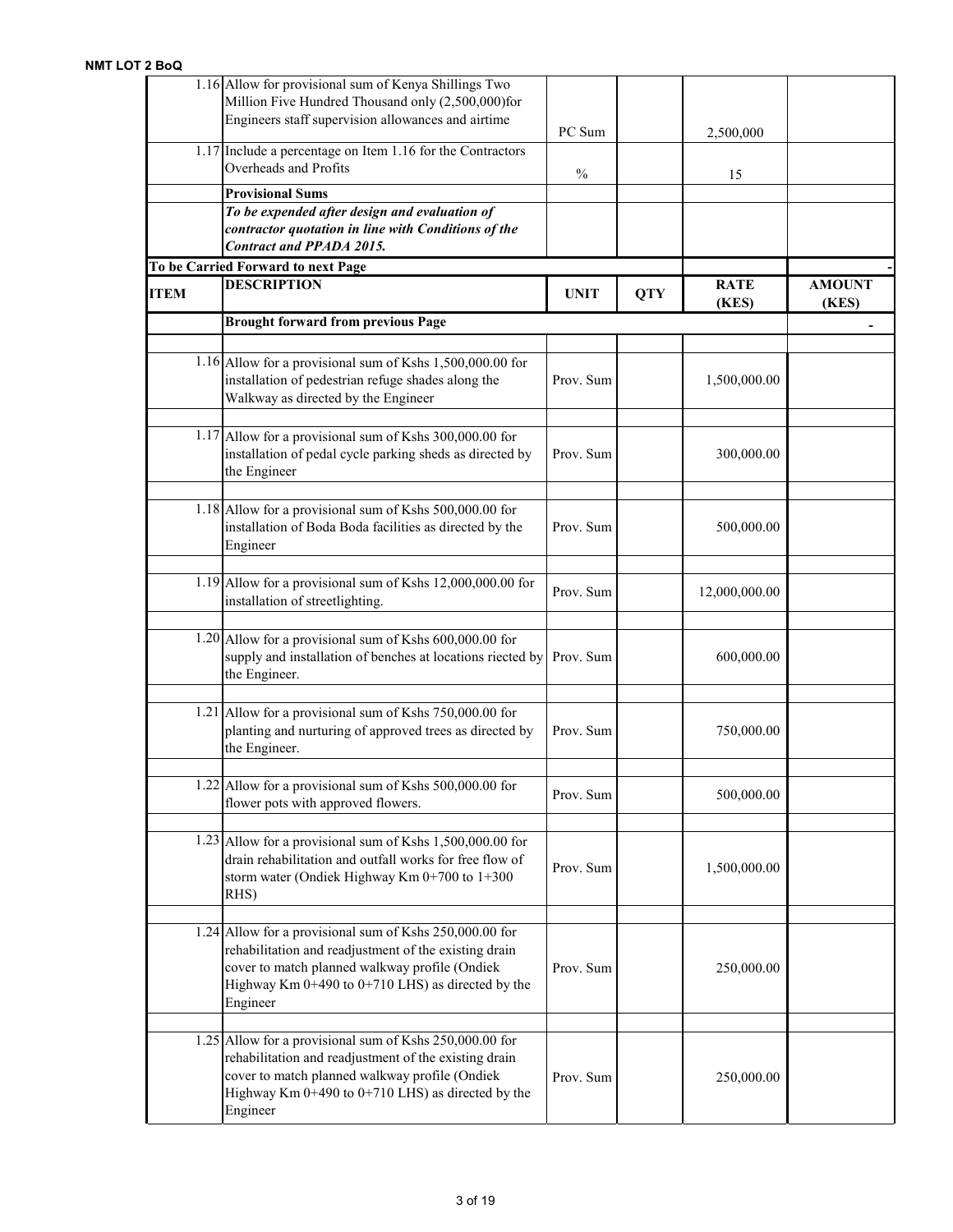|                   | 1.26 Allow for a provisional sum of Kshs 350,000.00 for<br>rehabilitation of the drain along Gumbi Road including<br>outfalls along link roads for effective storm water<br>management.                                                                                    | Prov. Sum      |            | 350,000.00           |                        |
|-------------------|----------------------------------------------------------------------------------------------------------------------------------------------------------------------------------------------------------------------------------------------------------------------------|----------------|------------|----------------------|------------------------|
|                   |                                                                                                                                                                                                                                                                            |                |            |                      |                        |
|                   |                                                                                                                                                                                                                                                                            |                |            |                      |                        |
|                   | To be Carried Forward to Sammary Page                                                                                                                                                                                                                                      |                |            |                      |                        |
| <b>ITEM</b>       | <b>DESCRIPTION</b>                                                                                                                                                                                                                                                         | <b>UNIT</b>    | <b>QTY</b> | <b>RATE</b><br>(KES) | <b>AMOUNT</b><br>(KES) |
| <b>Bill No. 4</b> | <b>Site Clearance</b>                                                                                                                                                                                                                                                      |                |            |                      |                        |
|                   | 4.1 Provide a sum of Kshs 3,000,000 for relocation of<br>services as directed by the Engineer.                                                                                                                                                                             | PC Sum         |            | 3,000,000.00         |                        |
|                   | $4.2$ Include a percentage on Item 4.1 for the Contactor's<br>Overheads and Profit                                                                                                                                                                                         | $\%$           |            | 15%                  |                        |
|                   | 4.3 Dismantling of structures on roadway including sorting<br>out the dismantled material, disposal of unserviceable<br>material complete with leads and lifts as instructed by<br>the Engineer and utilizing the serviceable material free<br>of cost in permanent works. |                |            |                      |                        |
|                   | (a) Existing paving material                                                                                                                                                                                                                                               | m <sup>2</sup> | 1,300      |                      |                        |
|                   | (b) Asphalt concrete                                                                                                                                                                                                                                                       | m <sup>2</sup> | 185        |                      |                        |
|                   | (c) Kerbs                                                                                                                                                                                                                                                                  | m              | 2,950      |                      |                        |
|                   | (d) Side drain                                                                                                                                                                                                                                                             | ${\rm m}$      | 1,800      |                      |                        |
|                   | 4.4 Remove upto 0.1 m top soil including removal of all<br>grass, transport to spoil and spread or transport to spoil<br>and spread or stockpile for re-use as directed by the<br>Engineer.                                                                                | m <sup>3</sup> | 1,770      |                      |                        |
|                   |                                                                                                                                                                                                                                                                            |                |            |                      |                        |
|                   |                                                                                                                                                                                                                                                                            |                |            |                      |                        |
|                   |                                                                                                                                                                                                                                                                            |                |            |                      |                        |
|                   |                                                                                                                                                                                                                                                                            |                |            |                      |                        |
|                   |                                                                                                                                                                                                                                                                            |                |            |                      |                        |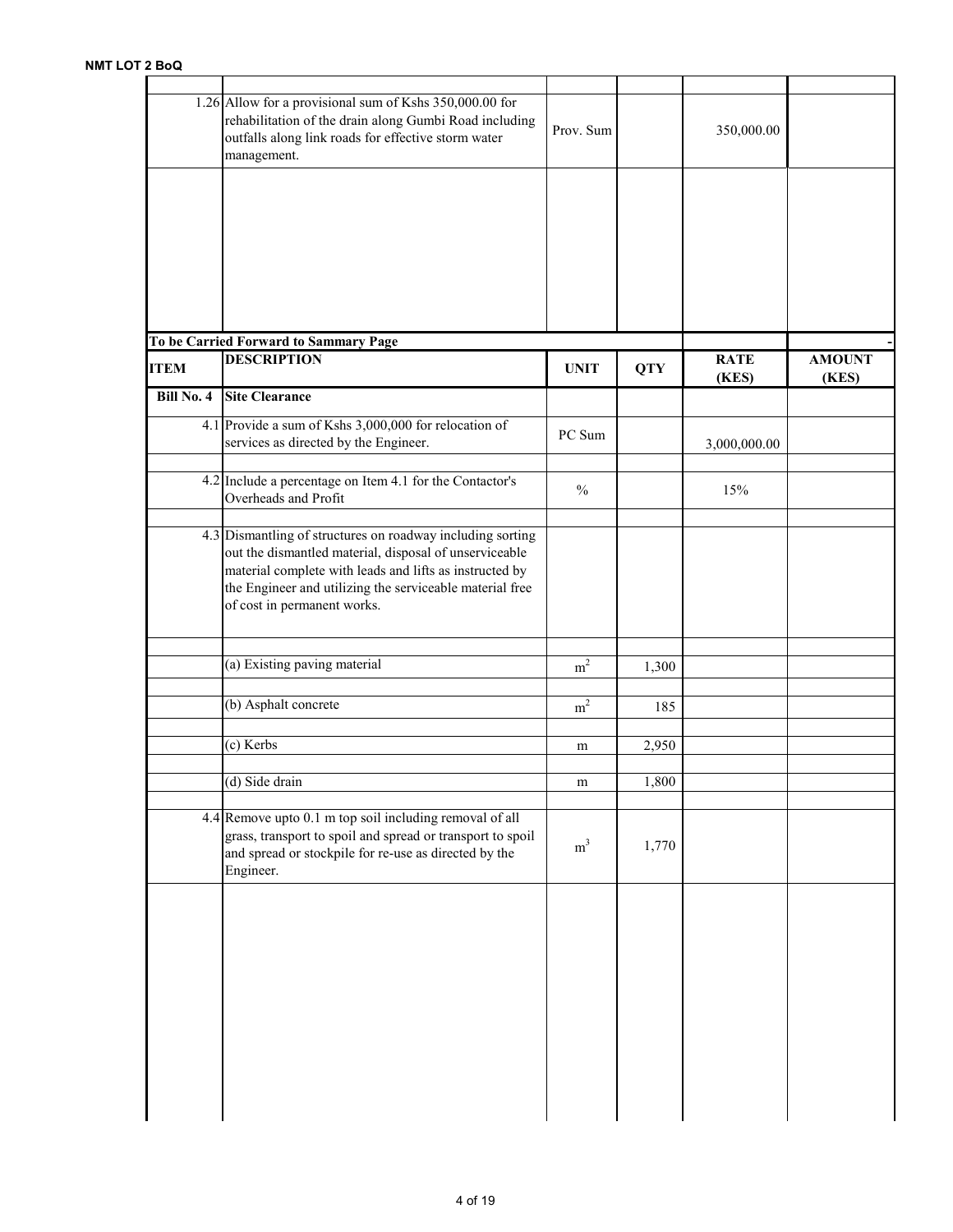| <b>UIZBOU</b>     |                                                             |                |            |             |               |
|-------------------|-------------------------------------------------------------|----------------|------------|-------------|---------------|
|                   |                                                             |                |            |             |               |
|                   |                                                             |                |            |             |               |
|                   |                                                             |                |            |             |               |
|                   |                                                             |                |            |             |               |
|                   |                                                             |                |            |             |               |
|                   |                                                             |                |            |             |               |
|                   |                                                             |                |            |             |               |
|                   |                                                             |                |            |             |               |
|                   |                                                             |                |            |             |               |
|                   |                                                             |                |            |             |               |
|                   |                                                             |                |            |             |               |
|                   |                                                             |                |            |             |               |
|                   |                                                             |                |            |             |               |
|                   |                                                             |                |            |             |               |
|                   |                                                             |                |            |             |               |
|                   |                                                             |                |            |             |               |
|                   |                                                             |                |            |             |               |
|                   |                                                             |                |            |             |               |
|                   |                                                             |                |            |             |               |
|                   |                                                             |                |            |             |               |
|                   |                                                             |                |            |             |               |
|                   |                                                             |                |            |             |               |
| <b>ITEM</b>       | To be Carried Forward to Sammary Page<br><b>DESCRIPTION</b> |                |            |             |               |
|                   |                                                             | <b>UNIT</b>    | <b>QTY</b> | <b>RATE</b> | <b>AMOUNT</b> |
|                   |                                                             |                |            | (KES)       | (KES)         |
|                   |                                                             |                |            |             |               |
| <b>Bill No. 5</b> | <b>Earthworks</b>                                           |                |            |             |               |
|                   |                                                             |                |            |             |               |
|                   | 5.1 Cut to spoil in soft.                                   | $\rm m^3$      | 3,540      |             |               |
|                   |                                                             |                |            |             |               |
|                   |                                                             |                |            |             |               |
|                   | 5.2 Cut to spoil in hard.                                   | m <sup>3</sup> | 44         |             |               |
|                   |                                                             |                |            |             |               |
|                   | 5.3 Compact the surface in to receive approved fill or      |                |            |             |               |
|                   | pavement material to the satisfaction of the Engineer.      |                |            |             |               |
|                   |                                                             | $\rm m^2$      | 17,680     |             |               |
|                   |                                                             |                |            |             |               |
|                   |                                                             |                |            |             |               |
|                   | 5.4 Provide, lay and compact approved fill material to      |                |            |             |               |
|                   | formation levels in 150mm layers compacted to               |                |            |             |               |
|                   | 100%MDD (AASHTO T99) as subgrade.                           | $\rm m^3$      | 450        |             |               |
|                   |                                                             |                |            |             |               |
|                   |                                                             |                |            |             |               |
|                   |                                                             |                |            |             |               |
|                   |                                                             |                |            |             |               |
|                   |                                                             |                |            |             |               |
|                   |                                                             |                |            |             |               |
|                   |                                                             |                |            |             |               |
|                   |                                                             |                |            |             |               |
|                   |                                                             |                |            |             |               |
|                   |                                                             |                |            |             |               |
|                   |                                                             |                |            |             |               |
|                   |                                                             |                |            |             |               |
|                   |                                                             |                |            |             |               |
|                   |                                                             |                |            |             |               |
|                   |                                                             |                |            |             |               |
|                   |                                                             |                |            |             |               |
|                   |                                                             |                |            |             |               |
|                   |                                                             |                |            |             |               |
|                   |                                                             |                |            |             |               |
|                   |                                                             |                |            |             |               |
|                   |                                                             |                |            |             |               |
|                   |                                                             |                |            |             |               |
|                   |                                                             |                |            |             |               |
|                   |                                                             |                |            |             |               |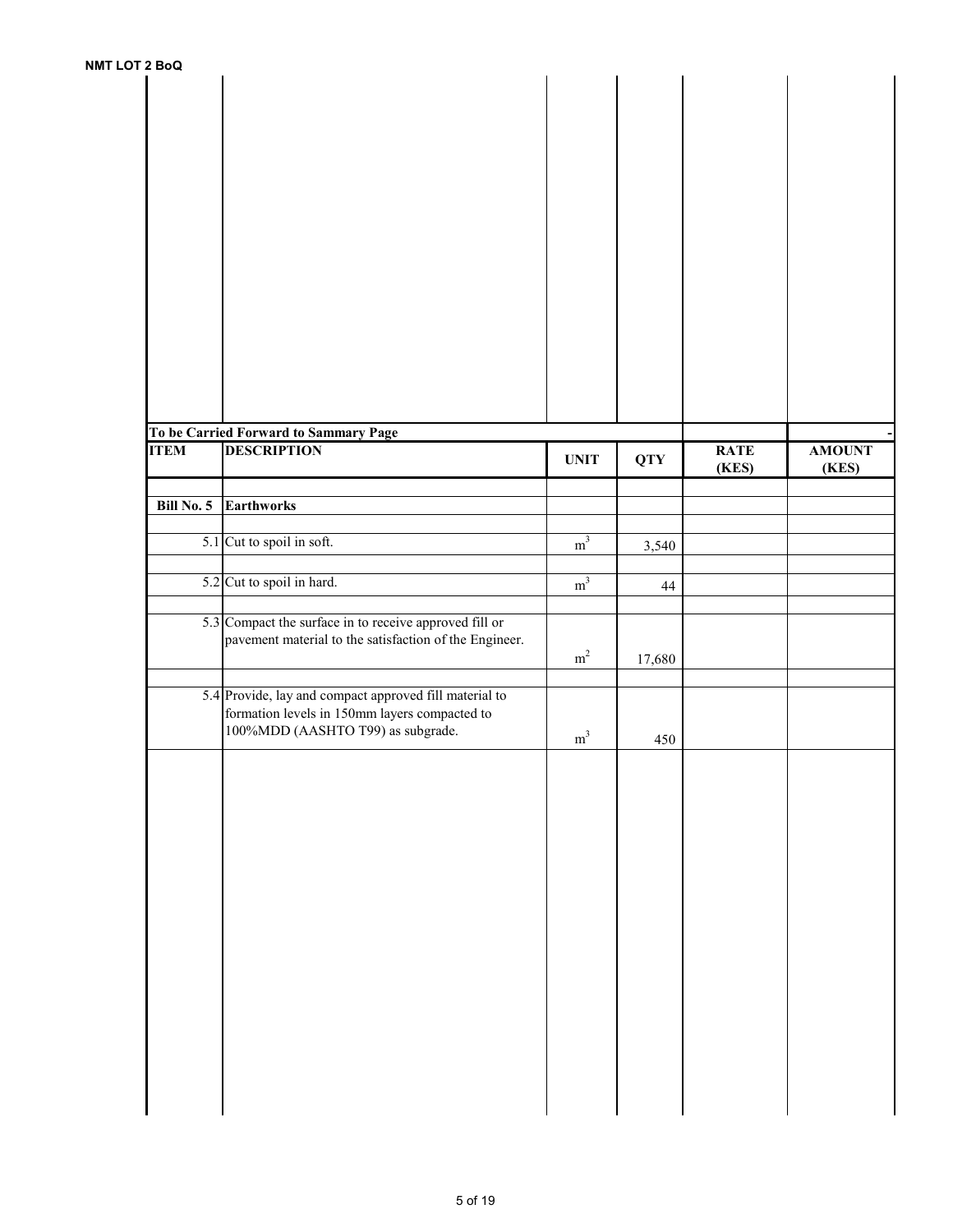| <b>NMT LOT 2 BoQ</b> |                   |                                                                                                              |                |            |                      |                        |
|----------------------|-------------------|--------------------------------------------------------------------------------------------------------------|----------------|------------|----------------------|------------------------|
|                      |                   |                                                                                                              |                |            |                      |                        |
|                      |                   |                                                                                                              |                |            |                      |                        |
|                      |                   |                                                                                                              |                |            |                      |                        |
|                      |                   |                                                                                                              |                |            |                      |                        |
|                      |                   |                                                                                                              |                |            |                      |                        |
|                      |                   |                                                                                                              |                |            |                      |                        |
|                      |                   |                                                                                                              |                |            |                      |                        |
|                      |                   |                                                                                                              |                |            |                      |                        |
|                      |                   |                                                                                                              |                |            |                      |                        |
|                      |                   |                                                                                                              |                |            |                      |                        |
|                      |                   |                                                                                                              |                |            |                      |                        |
|                      |                   |                                                                                                              |                |            |                      |                        |
|                      |                   |                                                                                                              |                |            |                      |                        |
|                      |                   |                                                                                                              |                |            |                      |                        |
|                      |                   |                                                                                                              |                |            |                      |                        |
|                      |                   |                                                                                                              |                |            |                      |                        |
|                      |                   |                                                                                                              |                |            |                      |                        |
|                      |                   |                                                                                                              |                |            |                      |                        |
|                      |                   |                                                                                                              |                |            |                      |                        |
|                      |                   |                                                                                                              |                |            |                      |                        |
|                      |                   | To be Carried Forward to Sammary Page                                                                        |                |            |                      |                        |
|                      | <b>ITEM</b>       | <b>DESCRIPTION</b>                                                                                           | <b>UNIT</b>    | <b>QTY</b> | <b>RATE</b><br>(KES) | <b>AMOUNT</b><br>(KES) |
|                      |                   |                                                                                                              |                |            |                      |                        |
|                      |                   |                                                                                                              |                |            |                      |                        |
|                      | <b>Bill No. 8</b> | <b>Drainage</b>                                                                                              |                |            |                      |                        |
|                      |                   |                                                                                                              |                |            |                      |                        |
|                      |                   | 8.1 Cut to spoil for side drains including outfall drains as                                                 |                |            |                      |                        |
|                      |                   | indicated in the drawings or as instructed by the                                                            | m <sup>3</sup> | 1,050      |                      |                        |
|                      |                   | Engineer                                                                                                     |                |            |                      |                        |
|                      |                   | 8.2 Provide and install Type A side drainage as indicated in                                                 |                |            |                      |                        |
|                      |                   | the drawing or as instructed by the Engineer                                                                 |                |            |                      |                        |
|                      |                   |                                                                                                              | m              | 830        |                      |                        |
|                      |                   |                                                                                                              |                |            |                      |                        |
|                      |                   | 8.3 Provide and install Type B side drainage as indicated in<br>the drawing or as instructed by the Engineer |                |            |                      |                        |
|                      |                   |                                                                                                              | m              | 1,830      |                      |                        |
|                      |                   |                                                                                                              |                |            |                      |                        |
|                      |                   | 8.4 Provide reinforced pre-cast 0.675 m wide drain cover                                                     |                |            |                      |                        |
|                      |                   | slabs for passage of traffic as instructed by the Engineer.                                                  |                |            |                      |                        |
|                      |                   |                                                                                                              | ${\bf m}$      | 550        |                      |                        |
|                      |                   |                                                                                                              |                |            |                      |                        |
|                      |                   |                                                                                                              |                |            |                      |                        |
|                      |                   |                                                                                                              |                |            |                      |                        |
|                      |                   |                                                                                                              |                |            |                      |                        |
|                      |                   |                                                                                                              |                |            |                      |                        |
|                      |                   |                                                                                                              |                |            |                      |                        |
|                      |                   |                                                                                                              |                |            |                      |                        |
|                      |                   |                                                                                                              |                |            |                      |                        |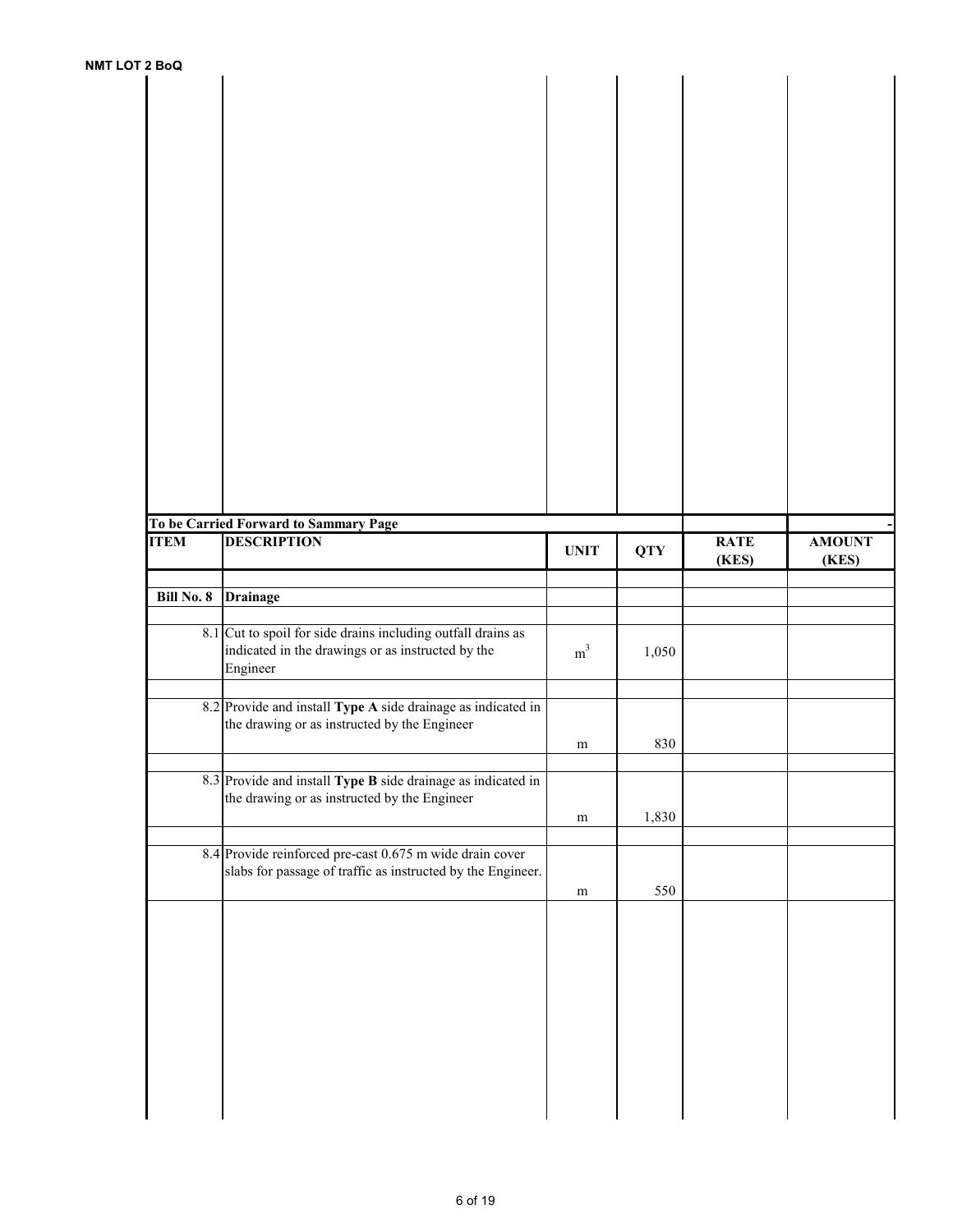|             | To be Carried Forward to Sammary Page                                                                                                                    |                  |            |             |                        |
|-------------|----------------------------------------------------------------------------------------------------------------------------------------------------------|------------------|------------|-------------|------------------------|
| <b>ITEM</b> | <b>DESCRIPTION</b>                                                                                                                                       | <b>UNIT</b>      |            | <b>RATE</b> |                        |
|             |                                                                                                                                                          |                  | <b>QTY</b> | (KES)       | <b>AMOUNT</b><br>(KES) |
|             |                                                                                                                                                          |                  |            |             |                        |
| Bill No. 9  | <b>Traffic Control</b>                                                                                                                                   |                  |            |             |                        |
|             | 9.1 Maintain passage of traffic through the works including<br>provisions of signs, barring and lighting as per clause<br>907 of Standard Specification. | $\mbox{Lumpsum}$ |            |             |                        |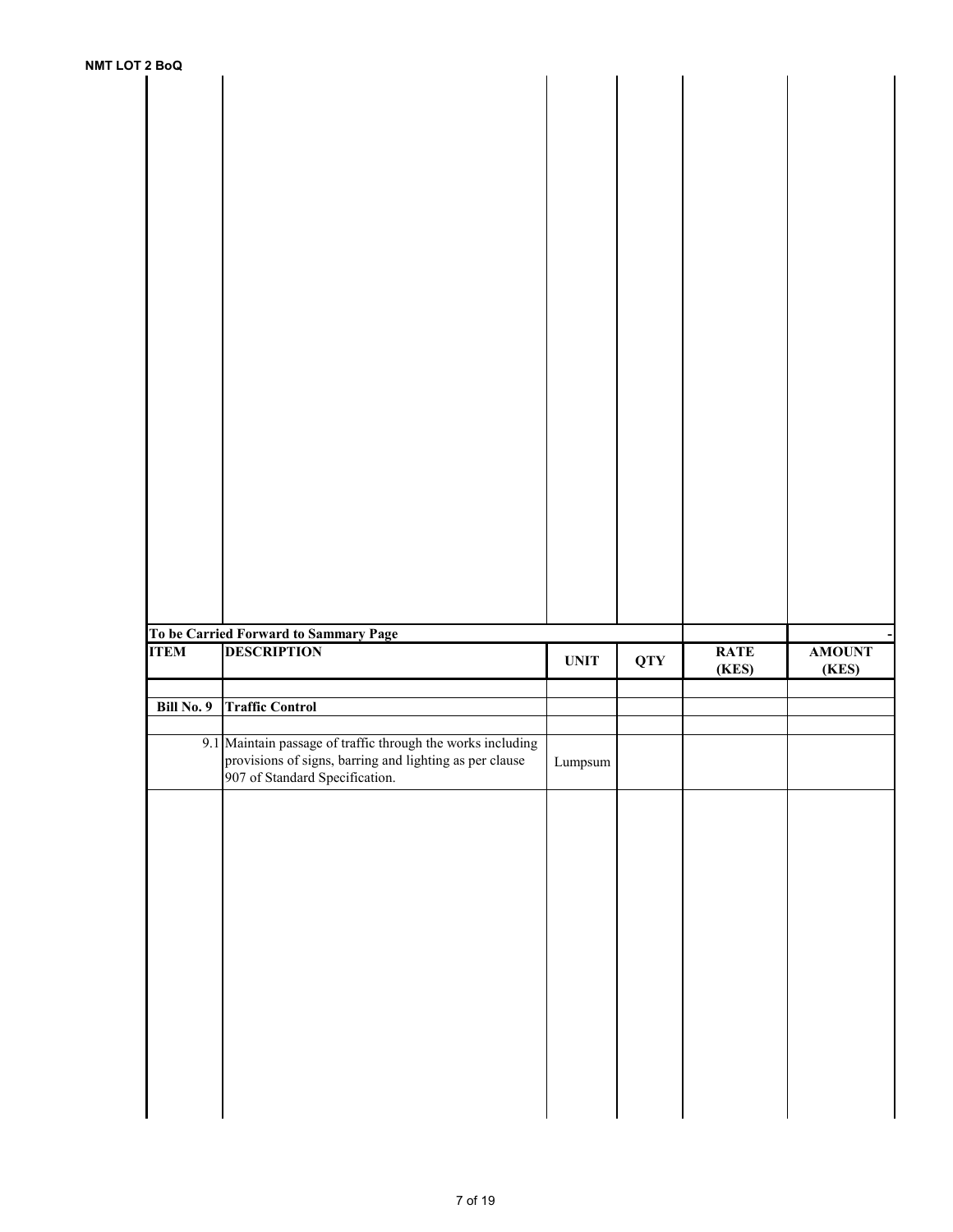| To be Carried Forward to Sammary Page<br><b>DESCRIPTION</b>                                            |                |            | <b>RATE</b> | <b>AMOUNT</b> |
|--------------------------------------------------------------------------------------------------------|----------------|------------|-------------|---------------|
|                                                                                                        | <b>UNIT</b>    | <b>QTY</b> | (KES)       | (KES)         |
| Bill No. 12 Natural Material for Base and Subbase                                                      |                |            |             |               |
|                                                                                                        |                |            |             |               |
| 12.1 Provide, lay and compact 100 - 150mm natural gravel as                                            |                |            |             |               |
| shown in the drawing compacted to 95% MDD                                                              | $\mathrm{m}^3$ | 2,675      |             |               |
| (AASHTO T99) for subbase layer for Walkway and<br>Pedal Cyle Lane.                                     |                |            |             |               |
|                                                                                                        |                |            |             |               |
| 12.2 Provide, lay and compact 100 mm natural gravel (CBR<br>= 30 Minimum) compacted to 95% MDD (AASHTO | m <sup>3</sup> | 1,215      |             |               |
| T99) for Base layer for Walkway                                                                        |                |            |             |               |
|                                                                                                        |                |            |             |               |
|                                                                                                        |                |            |             |               |
|                                                                                                        |                |            |             |               |
|                                                                                                        |                |            |             |               |
|                                                                                                        |                |            |             |               |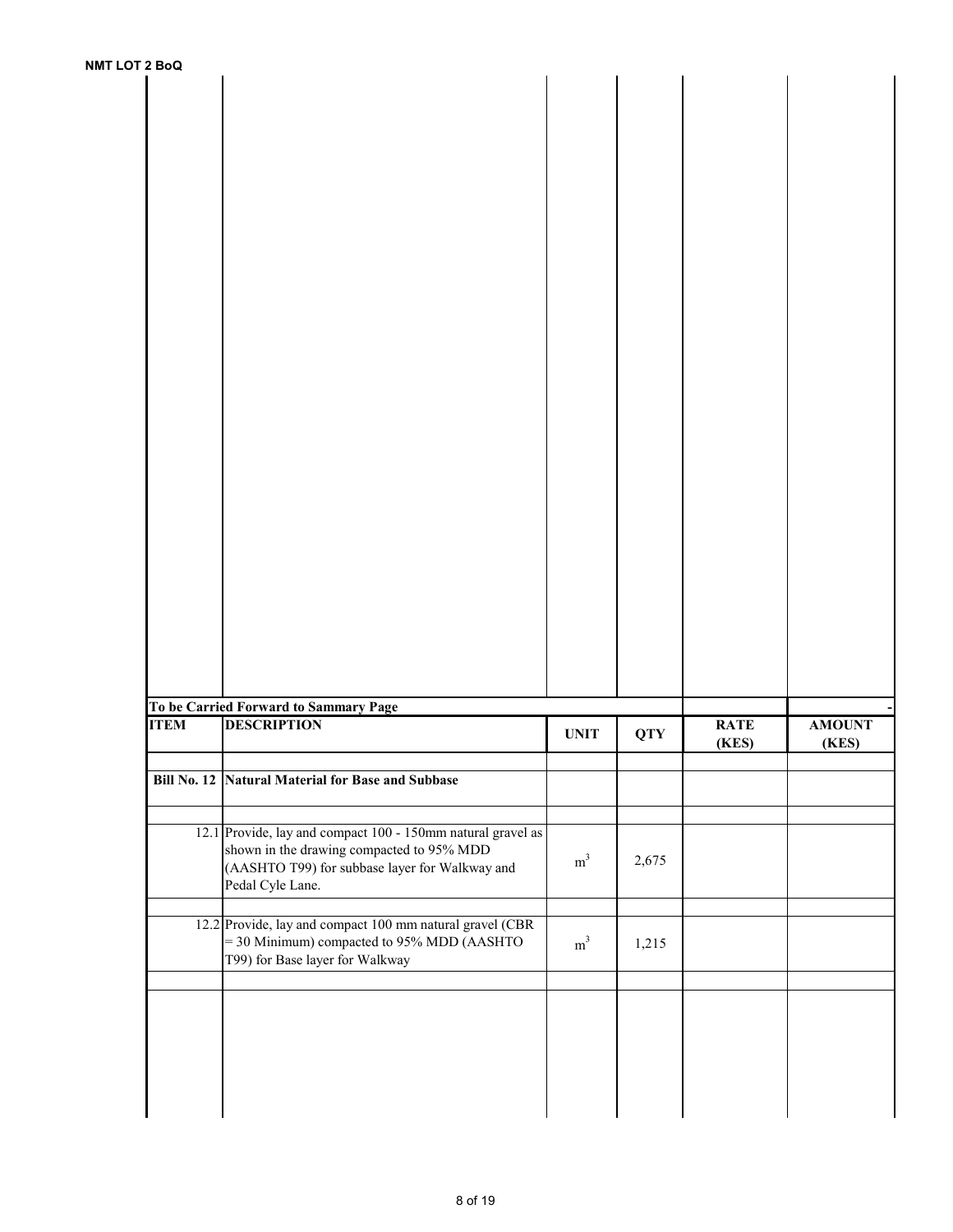| <b>NMT LOT 2 BoQ</b> |                                                             |             |            |             |               |
|----------------------|-------------------------------------------------------------|-------------|------------|-------------|---------------|
|                      |                                                             |             |            |             |               |
|                      |                                                             |             |            |             |               |
|                      |                                                             |             |            |             |               |
|                      |                                                             |             |            |             |               |
|                      |                                                             |             |            |             |               |
|                      |                                                             |             |            |             |               |
|                      |                                                             |             |            |             |               |
|                      |                                                             |             |            |             |               |
|                      |                                                             |             |            |             |               |
|                      |                                                             |             |            |             |               |
|                      |                                                             |             |            |             |               |
|                      |                                                             |             |            |             |               |
|                      |                                                             |             |            |             |               |
|                      |                                                             |             |            |             |               |
|                      |                                                             |             |            |             |               |
|                      |                                                             |             |            |             |               |
|                      |                                                             |             |            |             |               |
|                      |                                                             |             |            |             |               |
|                      |                                                             |             |            |             |               |
|                      |                                                             |             |            |             |               |
|                      |                                                             |             |            |             |               |
|                      |                                                             |             |            |             |               |
|                      |                                                             |             |            |             |               |
|                      |                                                             |             |            |             |               |
|                      |                                                             |             |            |             |               |
|                      |                                                             |             |            |             |               |
|                      |                                                             |             |            |             |               |
|                      |                                                             |             |            |             |               |
|                      | To be Carried Forward to Sammary Page                       |             |            |             |               |
| <b>ITEM</b>          | <b>DESCRIPTION</b>                                          | <b>UNIT</b> | <b>QTY</b> | <b>RATE</b> | <b>AMOUNT</b> |
|                      |                                                             |             |            | (KES)       | (KES)         |
|                      | <b>Bill No. 13 Paving Blocks</b>                            |             |            |             |               |
|                      |                                                             |             |            |             |               |
|                      | 13.1 Prepare road base surface, provide and spread 25 mm    |             |            |             |               |
|                      | quary dust $(0/6)$ to receive paving blocks as istructed by | $\rm m^2$   | 12,575     |             |               |
|                      | the Engineer.                                               |             |            |             |               |
|                      | 13.2 Provide, lay and compact 60 mm paving blocks to        |             |            |             |               |
|                      | manufacture's specifications and to the satisfaction of     | $\rm m^2$   | 12,575     |             |               |
|                      | the Engineer.                                               |             |            |             |               |
|                      |                                                             |             |            |             |               |
|                      |                                                             |             |            |             |               |
|                      |                                                             |             |            |             |               |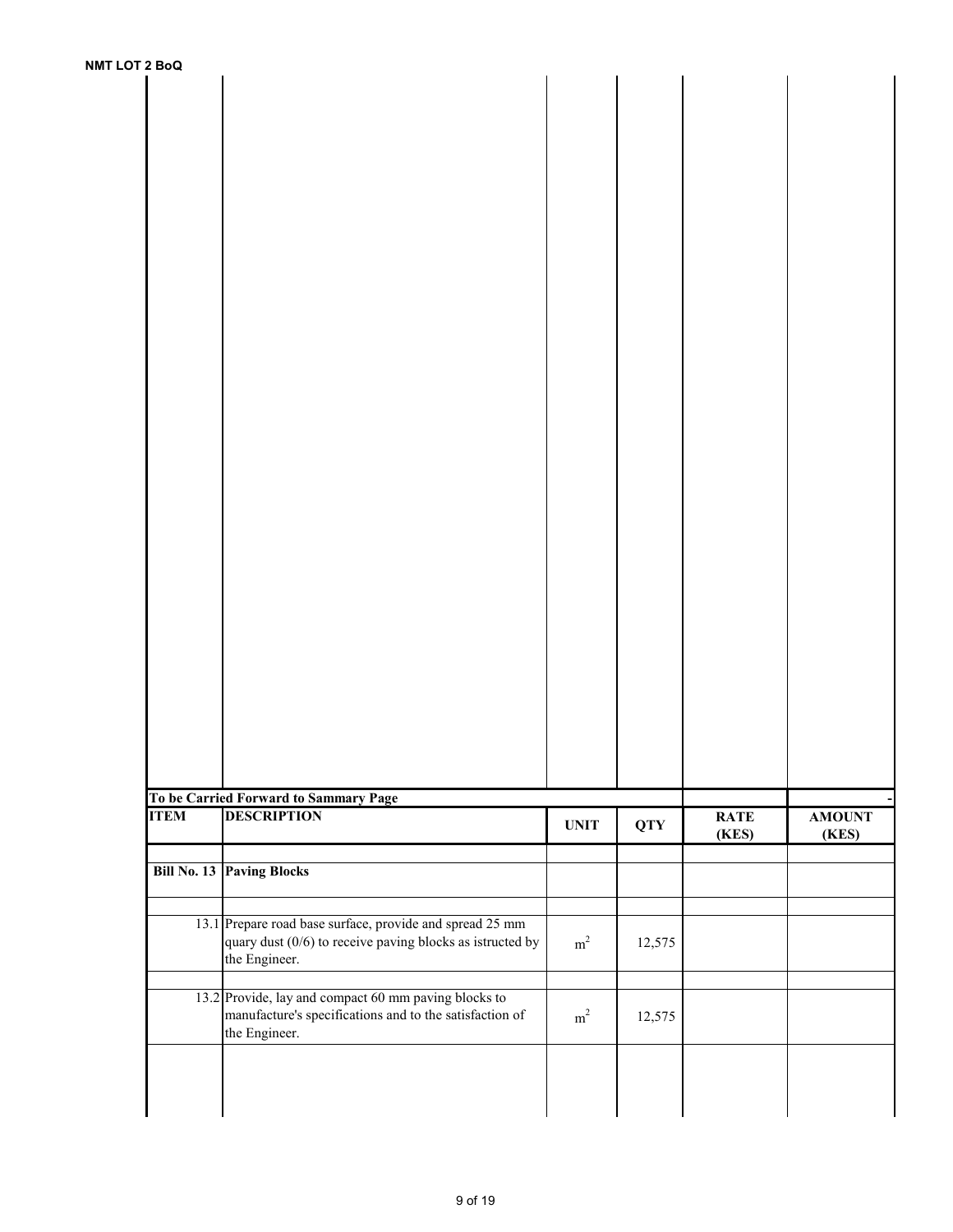| To be Carried Forward to Sammary Page<br>ITEM DESCRIPTION |             |            | <b>RATE</b> | <b>AMOUNT</b> |
|-----------------------------------------------------------|-------------|------------|-------------|---------------|
|                                                           | <b>UNIT</b> | <b>QTY</b> | (KES)       | (KES)         |
|                                                           |             |            |             |               |
| Bill No. 14 Cement and Lime Treated Material              |             |            |             |               |
|                                                           |             |            |             |               |
|                                                           |             |            |             |               |
| 14.1 Provide, store and transport to site of works cement |             |            |             |               |
| improvement agent for natural material base as specified  | Tonne       | 154        |             |               |
| or as instructed by the Engineer.                         |             |            |             |               |
|                                                           |             |            |             |               |
|                                                           |             |            |             |               |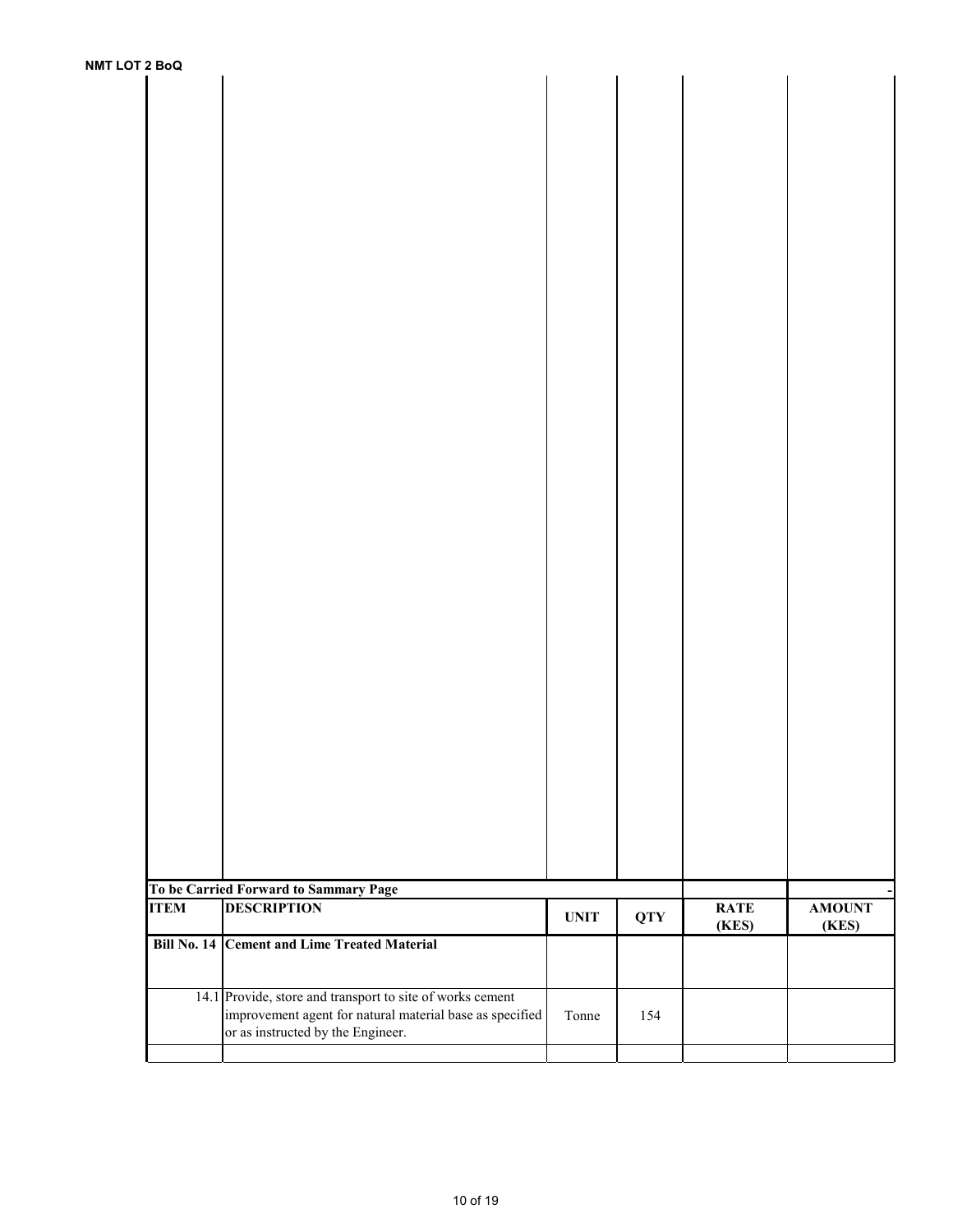| <b>ITEM</b> | <b>DESCRIPTION</b>                                                                                                      | <b>UNIT</b>    | <b>QTY</b> | <b>RATE</b><br>(KES) | <b>AMOUNT</b><br>(KES) |
|-------------|-------------------------------------------------------------------------------------------------------------------------|----------------|------------|----------------------|------------------------|
|             | To be Carried Forward to Sammary Page                                                                                   |                |            |                      |                        |
|             |                                                                                                                         |                |            |                      |                        |
|             |                                                                                                                         |                |            |                      |                        |
|             |                                                                                                                         |                |            |                      |                        |
|             |                                                                                                                         |                |            |                      |                        |
|             |                                                                                                                         |                |            |                      |                        |
|             |                                                                                                                         |                |            |                      |                        |
|             |                                                                                                                         |                |            |                      |                        |
|             |                                                                                                                         |                |            |                      |                        |
|             |                                                                                                                         |                |            |                      |                        |
|             |                                                                                                                         |                |            |                      |                        |
|             |                                                                                                                         |                |            |                      |                        |
|             |                                                                                                                         |                |            |                      |                        |
|             |                                                                                                                         |                |            |                      |                        |
|             |                                                                                                                         |                |            |                      |                        |
|             |                                                                                                                         |                |            |                      |                        |
|             |                                                                                                                         |                |            |                      |                        |
|             |                                                                                                                         |                |            |                      |                        |
|             |                                                                                                                         |                |            |                      |                        |
|             |                                                                                                                         |                |            |                      |                        |
|             |                                                                                                                         |                |            |                      |                        |
|             |                                                                                                                         |                |            |                      |                        |
|             |                                                                                                                         |                |            |                      |                        |
|             |                                                                                                                         |                |            |                      |                        |
|             |                                                                                                                         |                |            |                      |                        |
|             |                                                                                                                         |                |            |                      |                        |
|             |                                                                                                                         |                |            |                      |                        |
|             |                                                                                                                         |                |            |                      |                        |
|             |                                                                                                                         |                |            |                      |                        |
|             |                                                                                                                         |                |            |                      |                        |
|             | 14.3 Allow for curring and protection of treated Pedal Cycle<br>lane base as specified or as instructed by the Engineer | $\rm m^2$      | 5,490      |                      |                        |
|             |                                                                                                                         |                |            |                      |                        |
|             | the Engineer                                                                                                            |                |            |                      |                        |
|             | OMC to achieve the desired unconfined compressive<br>strength and to form a layer of Base or as instructed by           |                |            |                      |                        |
|             | and paver laid) and compacting with a road roller at                                                                    | $\mathrm{m}^3$ | 690        |                      |                        |
|             | rotavator, grading with a motor grader (or plant mixed                                                                  |                |            |                      |                        |
|             | on the prepared natural Base, mixing in place with a                                                                    |                |            |                      |                        |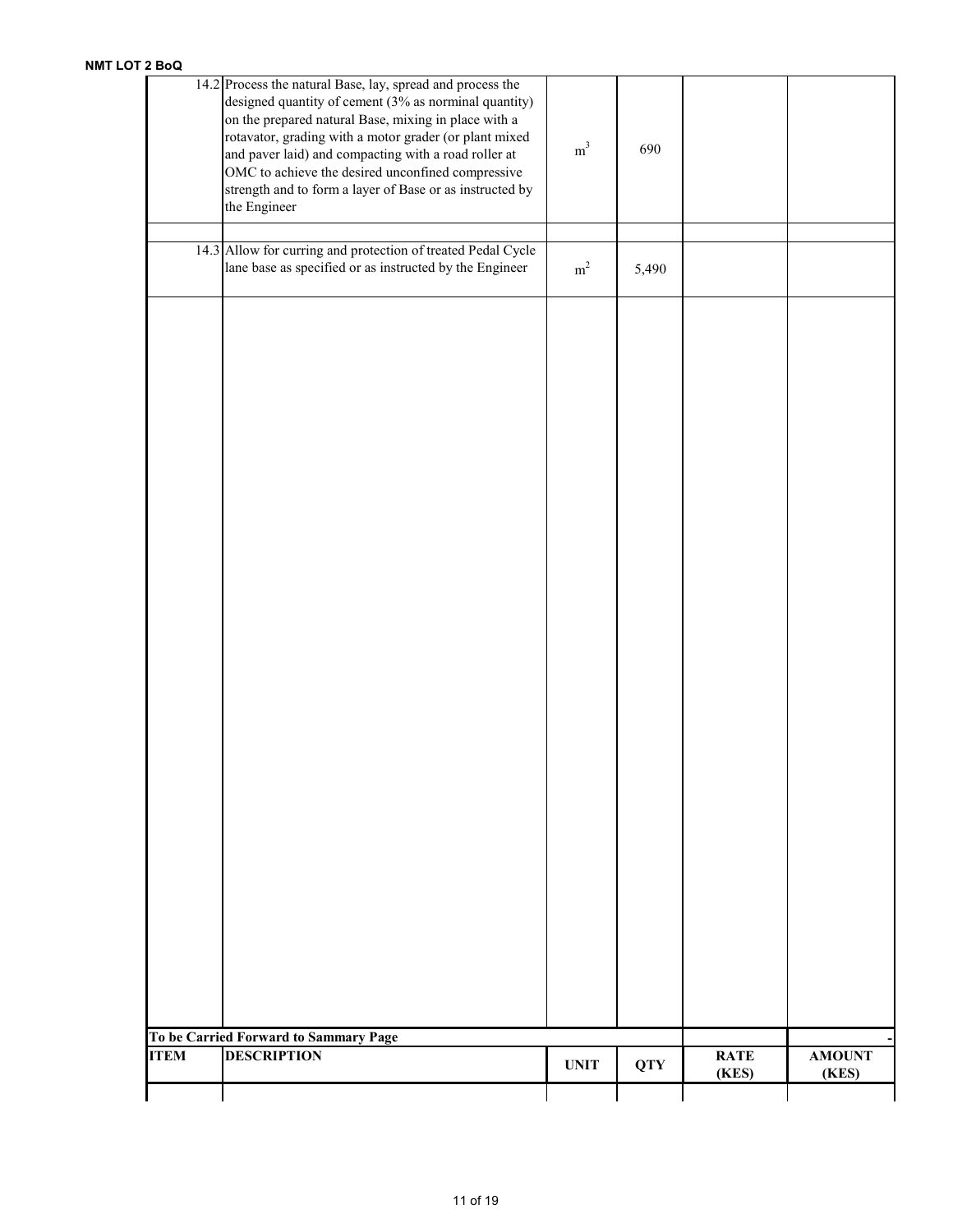| Bill No. 15 Bituminous Surface Treatments & Surface Dressing                                                                                                                                                                                                   |        |       |  |
|----------------------------------------------------------------------------------------------------------------------------------------------------------------------------------------------------------------------------------------------------------------|--------|-------|--|
| 15.1 Clean and prepare surfaces of the Pedal Cyle lane,<br>provide, heat and spray on the same MC30 cutback<br>bitumen prime coat at a rate of spray in the range of 1.0<br>litre/m <sup>2</sup> to 1.2 litres/m <sup>2</sup> or as instructed by the Engineer | Litres | 6,039 |  |
| 15.2 As for Item 15.1 but K1-70 for tack coat at the spray rate Litres<br>of (0.3 litres/ $m^2$ to 0.8 litres/ $m^2$ )                                                                                                                                         |        | 3,020 |  |
|                                                                                                                                                                                                                                                                |        |       |  |
|                                                                                                                                                                                                                                                                |        |       |  |
|                                                                                                                                                                                                                                                                |        |       |  |
|                                                                                                                                                                                                                                                                |        |       |  |
|                                                                                                                                                                                                                                                                |        |       |  |
|                                                                                                                                                                                                                                                                |        |       |  |
|                                                                                                                                                                                                                                                                |        |       |  |
|                                                                                                                                                                                                                                                                |        |       |  |
|                                                                                                                                                                                                                                                                |        |       |  |
|                                                                                                                                                                                                                                                                |        |       |  |
|                                                                                                                                                                                                                                                                |        |       |  |
|                                                                                                                                                                                                                                                                |        |       |  |
|                                                                                                                                                                                                                                                                |        |       |  |
|                                                                                                                                                                                                                                                                |        |       |  |
|                                                                                                                                                                                                                                                                |        |       |  |
|                                                                                                                                                                                                                                                                |        |       |  |
|                                                                                                                                                                                                                                                                |        |       |  |
|                                                                                                                                                                                                                                                                |        |       |  |
|                                                                                                                                                                                                                                                                |        |       |  |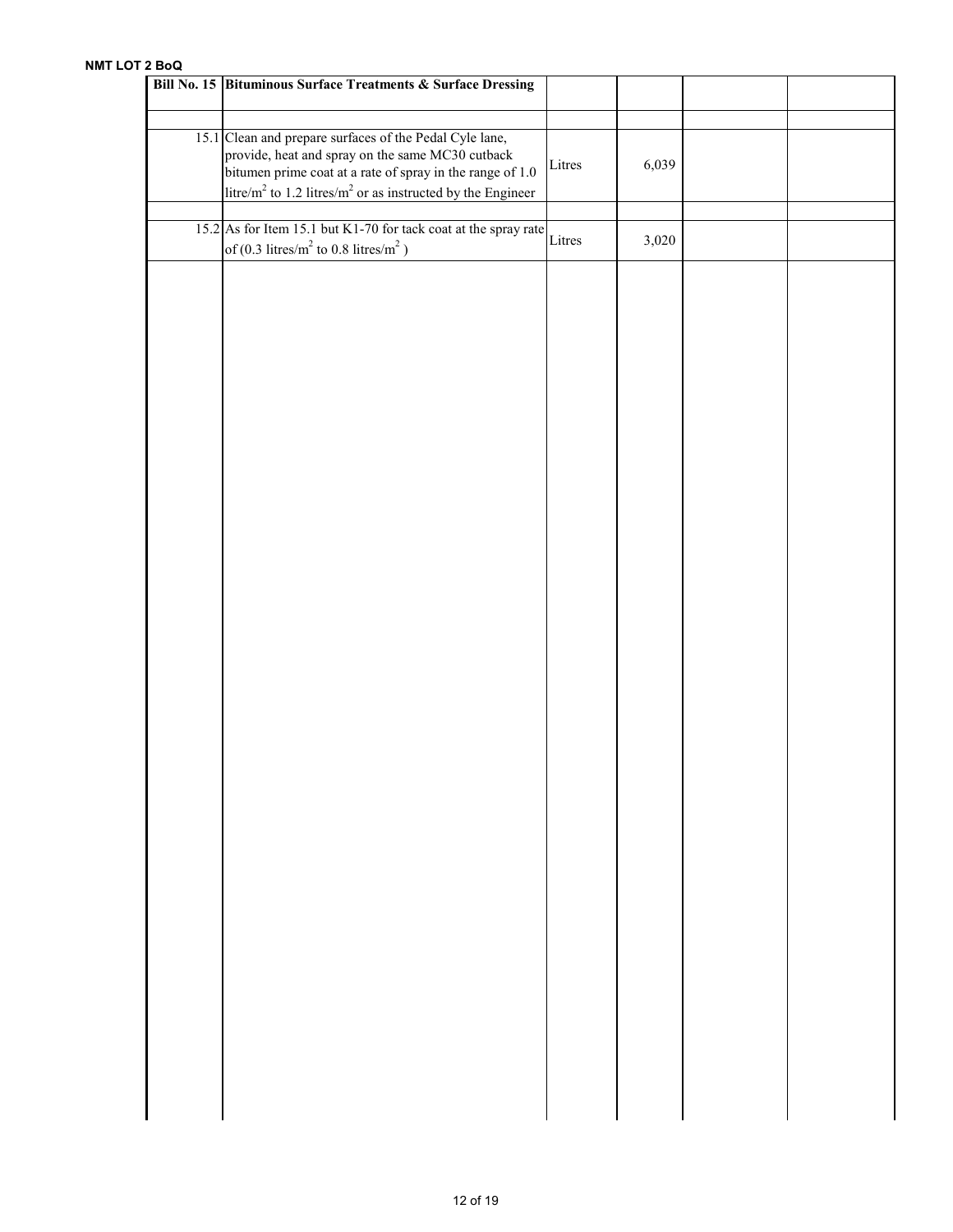| <b>DESCRIPTION</b>                                                        | $\ensuremath{\mathbf{UNIT}}$ | <b>QTY</b> | <b>RATE</b><br>(KES) | <b>AMOUNT</b><br>(KES) |
|---------------------------------------------------------------------------|------------------------------|------------|----------------------|------------------------|
| Bill No. 16 Bituminous Mix Bases, Binder Courses and Wearing<br>Courses.  |                              |            |                      |                        |
| 16.1 Provide, lay and compact 25mm Type II Asphalt on<br>Pedal Cycle lane | $\mathrm{m}^3$               | 137        |                      |                        |
|                                                                           |                              |            |                      |                        |
|                                                                           |                              |            |                      |                        |
|                                                                           |                              |            |                      |                        |
|                                                                           |                              |            |                      |                        |
|                                                                           |                              |            |                      |                        |
|                                                                           |                              |            |                      |                        |
|                                                                           |                              |            |                      |                        |
|                                                                           |                              |            |                      |                        |
|                                                                           |                              |            |                      |                        |
|                                                                           |                              |            |                      |                        |
|                                                                           |                              |            |                      |                        |
|                                                                           |                              |            |                      |                        |
|                                                                           |                              |            |                      |                        |
|                                                                           |                              |            |                      |                        |
|                                                                           |                              |            |                      |                        |
|                                                                           |                              |            |                      |                        |
|                                                                           |                              |            |                      |                        |
|                                                                           |                              |            |                      |                        |
|                                                                           |                              |            |                      |                        |
|                                                                           |                              |            |                      |                        |
|                                                                           |                              |            |                      |                        |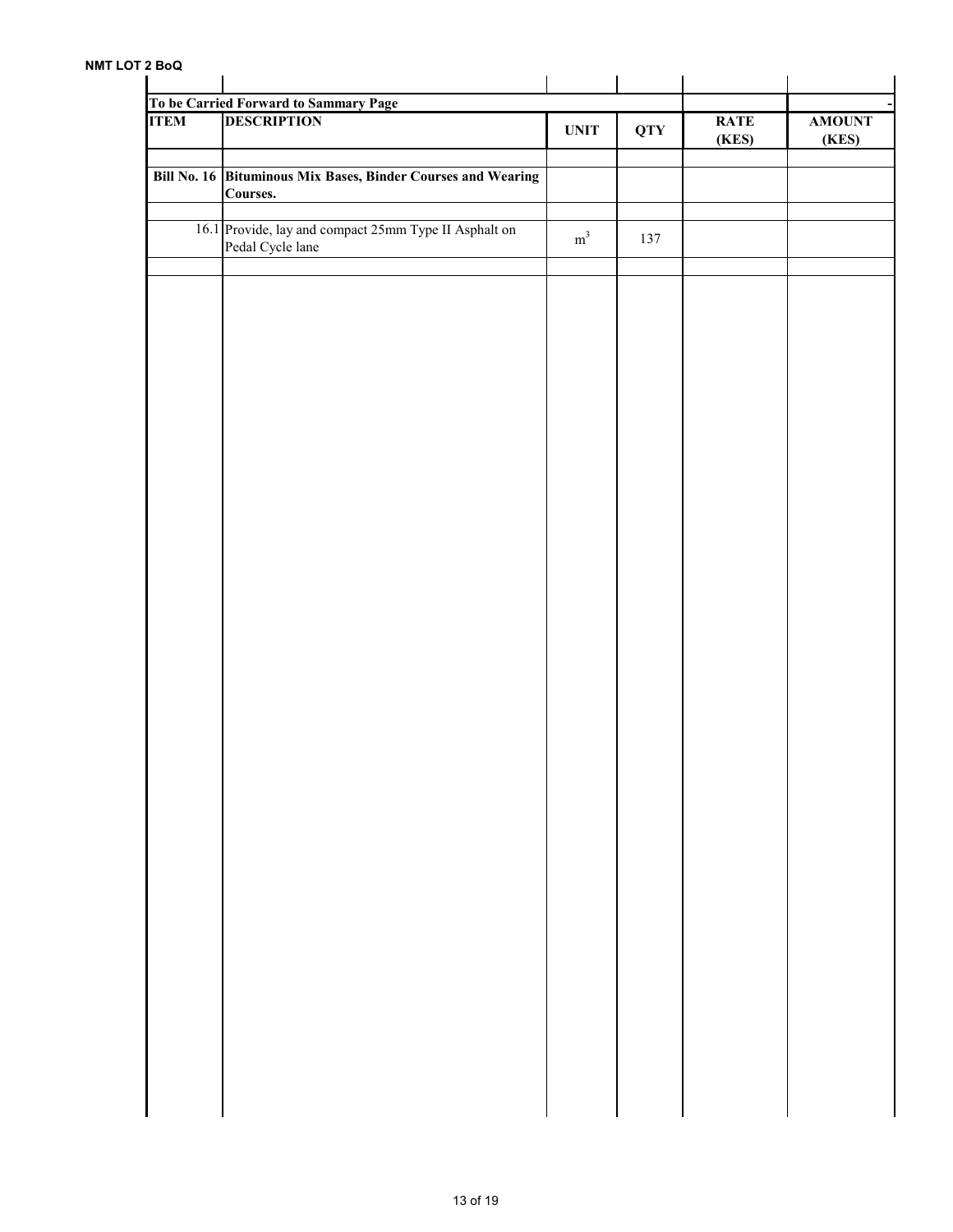| <b>ITEM</b> | To be Carried Forward to Sammary Page<br><b>DESCRIPTION</b>                                                                                                                                                   | <b>UNIT</b>    | <b>QTY</b> | <b>RATE</b><br>(KES) | <b>AMOUNT</b><br>(KES) |
|-------------|---------------------------------------------------------------------------------------------------------------------------------------------------------------------------------------------------------------|----------------|------------|----------------------|------------------------|
|             | <b>Bill No. 17 Survice Duct</b>                                                                                                                                                                               |                |            |                      |                        |
|             | 17.1 Excavation for service duct as shown in the drawing or<br>as instructed by the Engineer.                                                                                                                 | m <sup>3</sup> | 3,200.0    |                      |                        |
|             | 17.2 Provide, lay and joint 300 mm I.D. Cement Concrete<br>pipes for service ducts as shown in the drawing or<br>instructed by the Engineer                                                                   | m              | 6,040.0    |                      |                        |
|             | 17.3 Provide, lay and compact natural gravel in 100mm<br>layers to the bed and sorrounds of the concrete pipe as<br>shown in the drawing compacted to 95% MDD<br>(AASHTO T99) or as directed by the Engineer. | m              | 2,600.0    |                      |                        |
|             | 17.4 Provide standard manholes complete with covers as<br>shown in the drawings or as instructed by the Engineer                                                                                              | No.            | 460.0      |                      |                        |
|             |                                                                                                                                                                                                               |                |            |                      |                        |
|             |                                                                                                                                                                                                               |                |            |                      |                        |
|             |                                                                                                                                                                                                               |                |            |                      |                        |
|             |                                                                                                                                                                                                               |                |            |                      |                        |
|             |                                                                                                                                                                                                               |                |            |                      |                        |
|             |                                                                                                                                                                                                               |                |            |                      |                        |
|             |                                                                                                                                                                                                               |                |            |                      |                        |
|             |                                                                                                                                                                                                               |                |            |                      |                        |
|             |                                                                                                                                                                                                               |                |            |                      |                        |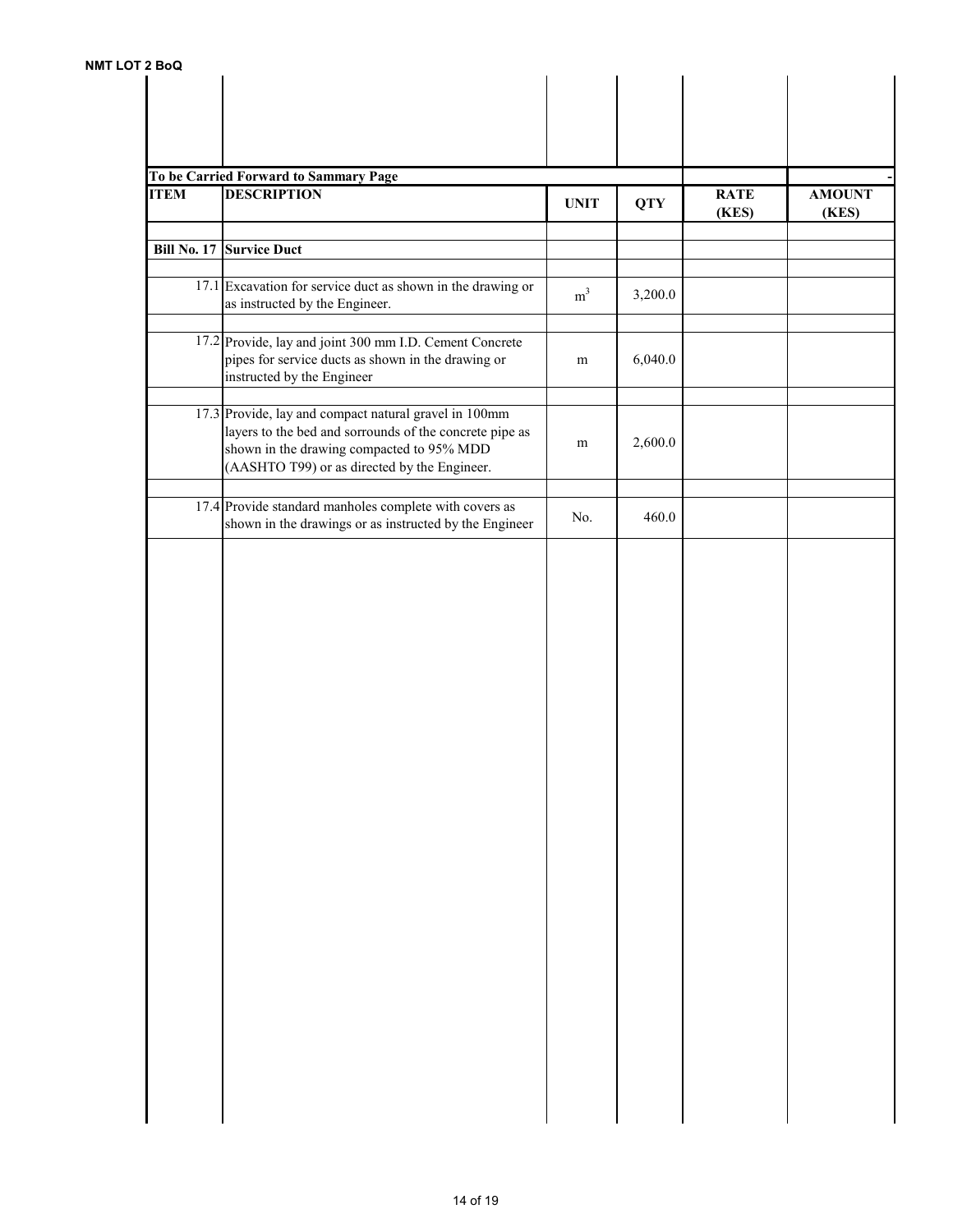| 2 BOU       |                                                                                                                                                                                                                                                                                                                                                                                                                                                                                                                                                                                                                                                                                                                                                                     |                |            |                      |                        |
|-------------|---------------------------------------------------------------------------------------------------------------------------------------------------------------------------------------------------------------------------------------------------------------------------------------------------------------------------------------------------------------------------------------------------------------------------------------------------------------------------------------------------------------------------------------------------------------------------------------------------------------------------------------------------------------------------------------------------------------------------------------------------------------------|----------------|------------|----------------------|------------------------|
|             | To be Carried Forward to Sammary Page                                                                                                                                                                                                                                                                                                                                                                                                                                                                                                                                                                                                                                                                                                                               |                |            |                      |                        |
| <b>ITEM</b> | <b>DESCRIPTION</b>                                                                                                                                                                                                                                                                                                                                                                                                                                                                                                                                                                                                                                                                                                                                                  | <b>UNIT</b>    | <b>QTY</b> | <b>RATE</b><br>(KES) | <b>AMOUNT</b><br>(KES) |
|             | <b>Bill No. 20 Road Furniture</b>                                                                                                                                                                                                                                                                                                                                                                                                                                                                                                                                                                                                                                                                                                                                   |                |            |                      |                        |
|             | 20.1 Provide and place Kerbs and Channels as shown in the<br>drawings or as directed by the Engineer.                                                                                                                                                                                                                                                                                                                                                                                                                                                                                                                                                                                                                                                               |                |            |                      |                        |
|             | (a) Kerb Type 1A (250mm x 125mm)                                                                                                                                                                                                                                                                                                                                                                                                                                                                                                                                                                                                                                                                                                                                    | m              | 150        |                      |                        |
|             | (b) Channel Type 1A (100mm x 125mm)                                                                                                                                                                                                                                                                                                                                                                                                                                                                                                                                                                                                                                                                                                                                 | m              | 10,050     |                      |                        |
|             | 20.2 Provide and install 75mm Dia, 0.8 m in height steel<br>bollards complete with concrete infill and and two coats<br>paint as directed by the Engineer.                                                                                                                                                                                                                                                                                                                                                                                                                                                                                                                                                                                                          | No.            | 150        |                      |                        |
|             | 20.2 Provide and lay hot applied thermoplastic road marking<br>compound in approved colour and shade (ASTM 9) for<br>road marking on bituminous road surface on pedestrian<br>crossings, bumps, chevrons, directional arrows, give<br>way and stop lines mm thick using fully automatic<br>extrusion machine and using pre-melter for melting<br>thermoplastic. Material, including dispensing drop on<br>glass beads of approved make and as per BS 6088 at the<br>rate of 250g/m2 including cleaning the surface of all<br>dirt, dust, and other foreign matter, complete with<br>demarcation at site/pre-marking, finishing and<br>managing the traffic control. Marking to be done as per<br>the specifications, drawings and as instructed by the<br>Engineer. | m <sup>2</sup> | 150        |                      |                        |
|             | $20.3$ Supply and fix mandatory and warning road sign boards<br>made up with high intensity grade retro-reflective type<br>sheeting(ASTM 9) and in line with Kenya's Manual for<br>traffic signs as directed by the Engineer.                                                                                                                                                                                                                                                                                                                                                                                                                                                                                                                                       | N <sub>0</sub> | 8          |                      |                        |
|             | 20.3 Supply and fix informatory road sign boards made up<br>with high intensity grade retro-reflective type<br>sheeting(ASTM 9) and in line with Kenya's Manual for<br>traffic signs as directed by the Engineer.                                                                                                                                                                                                                                                                                                                                                                                                                                                                                                                                                   | No             | 4          |                      |                        |
|             |                                                                                                                                                                                                                                                                                                                                                                                                                                                                                                                                                                                                                                                                                                                                                                     |                |            |                      |                        |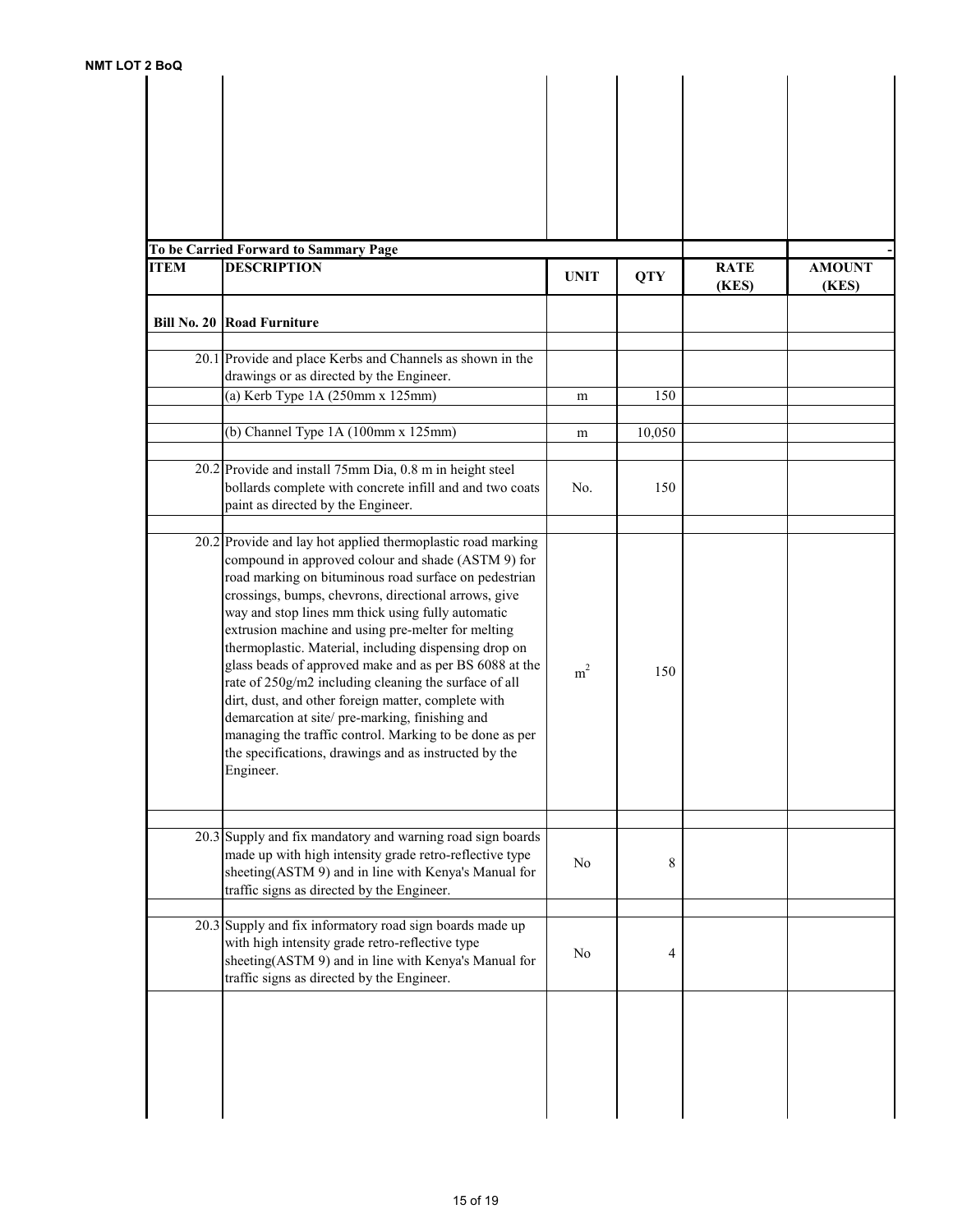| <b>S</b> ROM |                                                              |                              |            |             |               |
|--------------|--------------------------------------------------------------|------------------------------|------------|-------------|---------------|
|              |                                                              |                              |            |             |               |
|              |                                                              |                              |            |             |               |
|              |                                                              |                              |            |             |               |
|              |                                                              |                              |            |             |               |
|              |                                                              |                              |            |             |               |
|              |                                                              |                              |            |             |               |
|              |                                                              |                              |            |             |               |
|              |                                                              |                              |            |             |               |
|              |                                                              |                              |            |             |               |
|              |                                                              |                              |            |             |               |
|              |                                                              |                              |            |             |               |
|              |                                                              |                              |            |             |               |
|              |                                                              |                              |            |             |               |
|              |                                                              |                              |            |             |               |
|              |                                                              |                              |            |             |               |
|              |                                                              |                              |            |             |               |
|              |                                                              |                              |            |             |               |
|              | To be Carried Forward to Sammary Page                        |                              |            |             |               |
| <b>ITEM</b>  | <b>DESCRIPTION</b>                                           |                              |            | <b>RATE</b> | <b>AMOUNT</b> |
|              |                                                              | $\ensuremath{\mathbf{UNIT}}$ | <b>QTY</b> |             |               |
|              |                                                              |                              |            | (KES)       | (KES)         |
|              |                                                              |                              |            |             |               |
|              | Bill No. 25 Top Soiling and Grassing                         |                              |            |             |               |
|              |                                                              |                              |            |             |               |
|              |                                                              |                              |            |             |               |
|              | 25.1 Topsoiling and grassing on the verge and other areas as | $\rm m^2$                    | 12,390     |             |               |
|              | directed by the Engineer                                     |                              |            |             |               |
|              |                                                              |                              |            |             |               |
|              |                                                              |                              |            |             |               |
|              |                                                              |                              |            |             |               |
|              |                                                              |                              |            |             |               |
|              |                                                              |                              |            |             |               |
|              |                                                              |                              |            |             |               |
|              |                                                              |                              |            |             |               |
|              |                                                              |                              |            |             |               |
|              |                                                              |                              |            |             |               |
|              |                                                              |                              |            |             |               |
|              |                                                              |                              |            |             |               |
|              |                                                              |                              |            |             |               |
|              |                                                              |                              |            |             |               |
|              |                                                              |                              |            |             |               |
|              |                                                              |                              |            |             |               |
|              |                                                              |                              |            |             |               |
|              |                                                              |                              |            |             |               |
|              |                                                              |                              |            |             |               |
|              |                                                              |                              |            |             |               |
|              |                                                              |                              |            |             |               |
|              |                                                              |                              |            |             |               |
|              |                                                              |                              |            |             |               |
|              |                                                              |                              |            |             |               |
|              |                                                              |                              |            |             |               |
|              |                                                              |                              |            |             |               |
|              |                                                              |                              |            |             |               |
|              |                                                              |                              |            |             |               |
|              |                                                              |                              |            |             |               |
|              |                                                              |                              |            |             |               |
|              |                                                              |                              |            |             |               |
|              |                                                              |                              |            |             |               |
|              |                                                              |                              |            |             |               |
|              |                                                              |                              |            |             |               |
|              |                                                              |                              |            |             |               |
|              |                                                              |                              |            |             |               |
|              |                                                              |                              |            |             |               |
|              |                                                              |                              |            |             |               |
|              |                                                              |                              |            |             |               |
|              |                                                              |                              |            |             |               |
|              |                                                              |                              |            |             |               |
|              |                                                              |                              |            |             |               |
|              |                                                              |                              |            |             |               |
|              |                                                              |                              |            |             |               |
|              |                                                              |                              |            |             |               |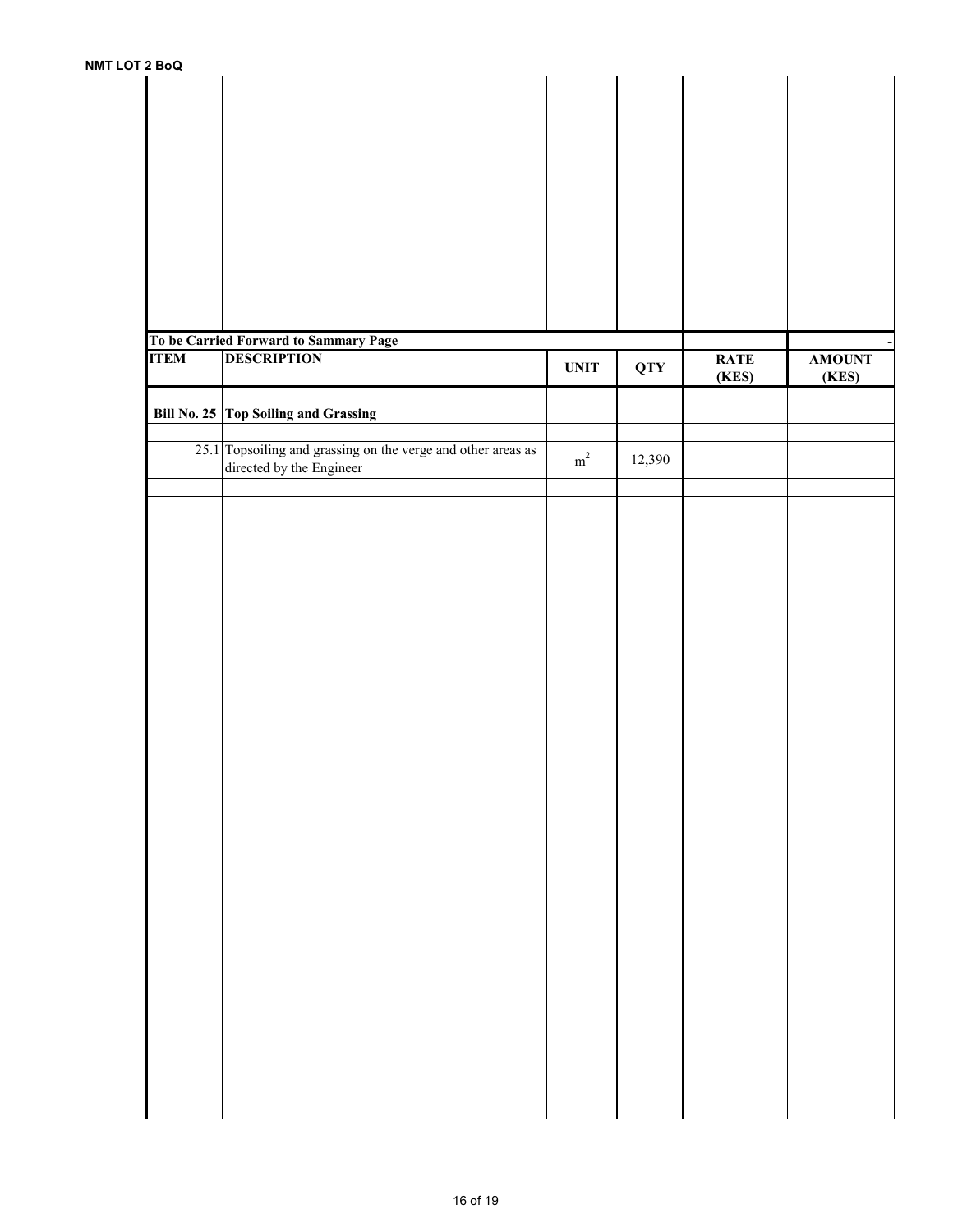| 2 DUW           |                                                                                                                                                                       |                |              |                      |                        |
|-----------------|-----------------------------------------------------------------------------------------------------------------------------------------------------------------------|----------------|--------------|----------------------|------------------------|
|                 |                                                                                                                                                                       |                |              |                      |                        |
|                 | To be Carried Forward to Sammary Page                                                                                                                                 |                |              |                      |                        |
| <b>ITEM</b>     | <b>DESCRIPTION</b>                                                                                                                                                    | <b>UNIT</b>    | <b>QTY</b>   | <b>RATE</b><br>(KES) | <b>AMOUNT</b><br>(KES) |
|                 | <b>Schedule of Rates</b><br>All items of materials must be priced to comply with<br>the Specifications. Proposed rates SHALL be within<br>the prevailing market rates |                |              |                      |                        |
|                 | 1 Provide and install 100 mm dia PVC pipes                                                                                                                            | m              | $\mathbf{1}$ |                      |                        |
| $\overline{2}$  | Ditto Item 1 but 50 mm complete with concrete<br>sorrounds                                                                                                            | m              | $\mathbf{1}$ |                      |                        |
| 3 <sup>1</sup>  | Provide, lay and compact graded crushed stone                                                                                                                         | m <sup>3</sup> | $\mathbf{1}$ |                      |                        |
| $4 \mid$        | Provide, lay and joint 450 mm I.D. Cement Concrete<br>pipes for service ducts as shown in the drawing or<br>instructed by the Engineer                                | m              | $\mathbf{1}$ |                      |                        |
|                 | 5 Provide, lay and joint 600 mm I.D. Cement Concrete<br>pipes for service ducts as shown in the drawing or<br>instructed by the Engineer                              | m              | $\mathbf{1}$ |                      |                        |
| 6               | Reinforced concrete class 25/20                                                                                                                                       | m <sup>3</sup> | $\mathbf{1}$ |                      |                        |
| 7               | Concrete class 20/20                                                                                                                                                  | m <sup>3</sup> | $\mathbf{1}$ |                      |                        |
|                 | 8 Provide and apply two coats of synthetic enamel paint<br>including primer to kerbs as per the Technical<br>Specifications and as instructed by the Engineer.        | m <sup>2</sup> | $\mathbf{1}$ |                      |                        |
| 9               | Provide and install steel pedestrian baricades                                                                                                                        | m              | $\mathbf{1}$ |                      |                        |
| 10 <sup>1</sup> | Prepare surface, transport and lay recovered slabs as<br>directed by the Engineer.                                                                                    | m <sup>2</sup> | $\mathbf{1}$ |                      |                        |
|                 |                                                                                                                                                                       |                |              |                      |                        |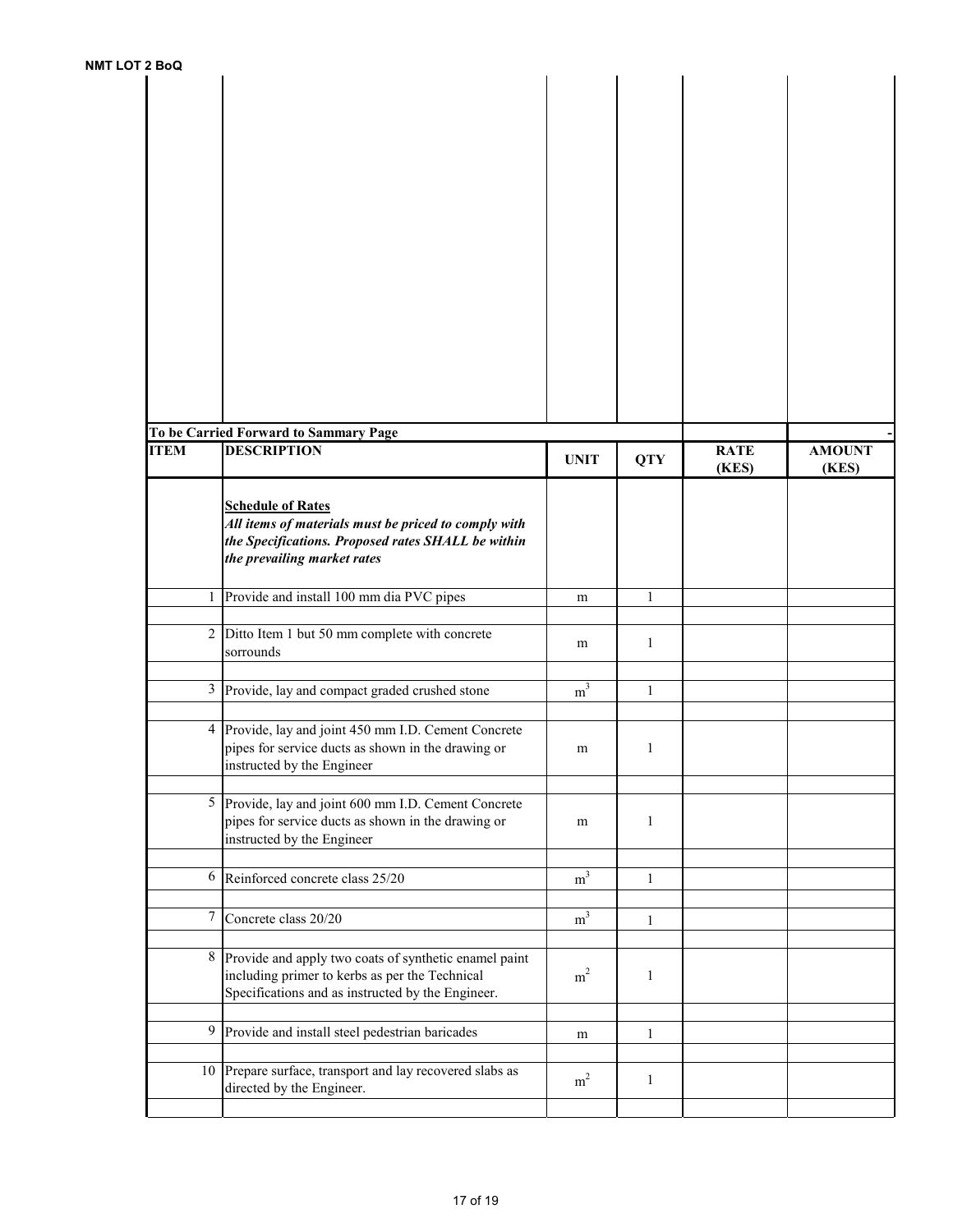| אטש⊾ ו                  |                                                                  |                          |  |  |  |
|-------------------------|------------------------------------------------------------------|--------------------------|--|--|--|
|                         |                                                                  |                          |  |  |  |
|                         |                                                                  |                          |  |  |  |
|                         |                                                                  |                          |  |  |  |
|                         |                                                                  |                          |  |  |  |
|                         |                                                                  |                          |  |  |  |
|                         |                                                                  |                          |  |  |  |
|                         |                                                                  |                          |  |  |  |
|                         |                                                                  |                          |  |  |  |
|                         |                                                                  |                          |  |  |  |
| <b>BILL</b>             | <b>GRAND SUMMARY OF BILL OF QUANTITIES</b><br><b>DESCRIPTION</b> |                          |  |  |  |
| $\mathbf{1}$            | <b>Preliminaries/General and Provisional Sums</b>                |                          |  |  |  |
| $\overline{\mathbf{4}}$ | <b>Site Clearance</b>                                            |                          |  |  |  |
| $\overline{\mathbf{5}}$ | <b>Eathworks</b>                                                 |                          |  |  |  |
| $\bf 8$                 | <b>Drainage</b>                                                  |                          |  |  |  |
| $\boldsymbol{9}$        | <b>Traffic Control</b>                                           |                          |  |  |  |
| 12                      | <b>Natural Subbase and Base</b>                                  |                          |  |  |  |
| 13                      | <b>Paving Blocks</b>                                             |                          |  |  |  |
| 14                      | <b>Cement and Lime Treated Material</b>                          |                          |  |  |  |
| 15                      | <b>Bituminous Surface Treatments &amp; Surface Dressing</b>      |                          |  |  |  |
| 16                      | <b>Bituminous Mix Bases, Binder Courses and Wearing Courses</b>  |                          |  |  |  |
| $17\,$                  | <b>Survice Duct</b>                                              |                          |  |  |  |
| ${\bf 20}$              | <b>Road Furniture</b>                                            |                          |  |  |  |
| 25                      | <b>Top Soiling and Grassing</b>                                  |                          |  |  |  |
|                         |                                                                  |                          |  |  |  |
| (A)                     | Sub-Total 1                                                      | $\overline{\phantom{a}}$ |  |  |  |
| (B)                     | 10% for Contingencies                                            | $\overline{\phantom{a}}$ |  |  |  |